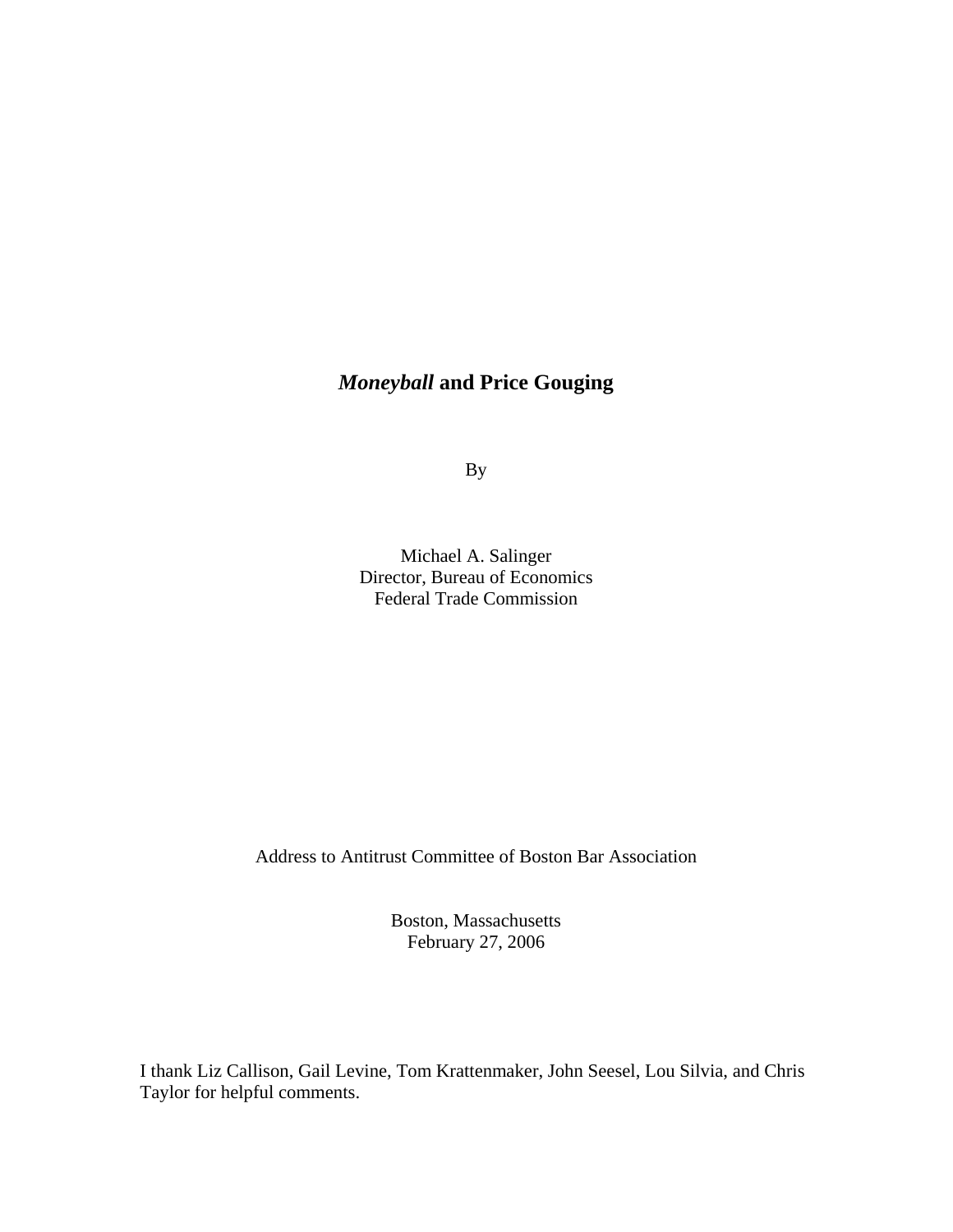Like many people, I am a big fan of the book *Moneyball*.<sup>1</sup> In part, it is because I like baseball; but I don't think my fascination with the book is really about sport. It is about management; and, since the principles of sound public policy resemble the principles of sound management, the book provides insights into public policy as well. Today, I'll talk about the lessons I see in *Moneyball* for oil and gas policy in the wake of disasters like Katrina or a terrorist attack. As is always the case when I speak publicly these days, I must hasten to add that when I say "I," I mean "I." In fact, if I slip and say, "we," I still mean "I." What I say today reflects my views. It does not necessarily reflect the views of the Federal Trade Commission or any individual Commissioner.

It used to be that when you went to Fenway Park, the scoreboard reported three statistics about a batter: batting average, home runs, and RBIs. Now, we see more, including the famous OPS, the sum of the on-base and slugging percentages. The appearance of OPS reflects a fundamental management insight that has two essential pieces. If you are unclear about the objective, you will focus on the wrong statistics; and, if you focus on the wrong statistics, you will make bad decisions. Obvious though it might seem in retrospect, analysis of offense in baseball must begin with the observation that the objective is to score runs. That insight led to the development of the OPS, because team OPS is a better predictor of runs scored than is team batting average; and, while team RBI presumably predict runs scored quite accurately, an individual's RBI statistic is not the best predictor of an individual's contribution to the team's runs scored. The problem with focusing on batting average and runs batted in rather than OPS is that you end up, as the Red Sox once did, unloading players like Jeff Bagwell. Fortunately for Red Sox fans, the new Red Sox management has learned this lesson, as evidenced by the decision to find a spot in the line up for Kevin Youkilis.

A similar principle applies to energy policy**.** Prior to Katrina, the average price of gasoline in the United States was just over \$2.00 per gallon. Gasoline prices had been increasing gradually since the beginning of 2002 when the national average was about \$1.10 per gallon. These increasing prices reflected increases in the price of crude oil to nearly \$60 per barrel at the time of Katrina, up from about \$20 per barrel at the beginning of 2002. In the days immediately after Katrina, the average price of gasoline throughout most of the country increased to over \$3 per gallon. There were reports of some gasoline stations charging as much as \$6 per gallon. When the major integrated oil companies next released quarterly profits figures in the fall, the numbers were eye-popping, at least to people unaccustomed to thinking about the oil business. The Senate Committees on Commerce, Science and Transportation and on Energy and Natural Resources summoned the CEOs of major oil companies for a set of hearings. That was the morning session. In the afternoon, FTC Chairman Majoras and three state attorneys general testified.<sup>2</sup> All three of the latter argued for federal price gouging regulation.

 $\frac{1}{1}$ 

 $^1$  Lewis, Michael, MONEYBALL: THE ART OF WINNING AN UNFAIR GAME (2003).<br>2 U.S. SENATE COMMITTEE ON COMMERCE, SCIENCE AND TRANSPORTATION, AND COMMITTEE ON ENERGY AND NATURAL RESOURCES, JOINT HEARING ON ENERGY PRICES AND PROFITS, (November 9, 2005) *at* http://commerce.senate.gov/hearings/witnesslist.cfm?id=1671.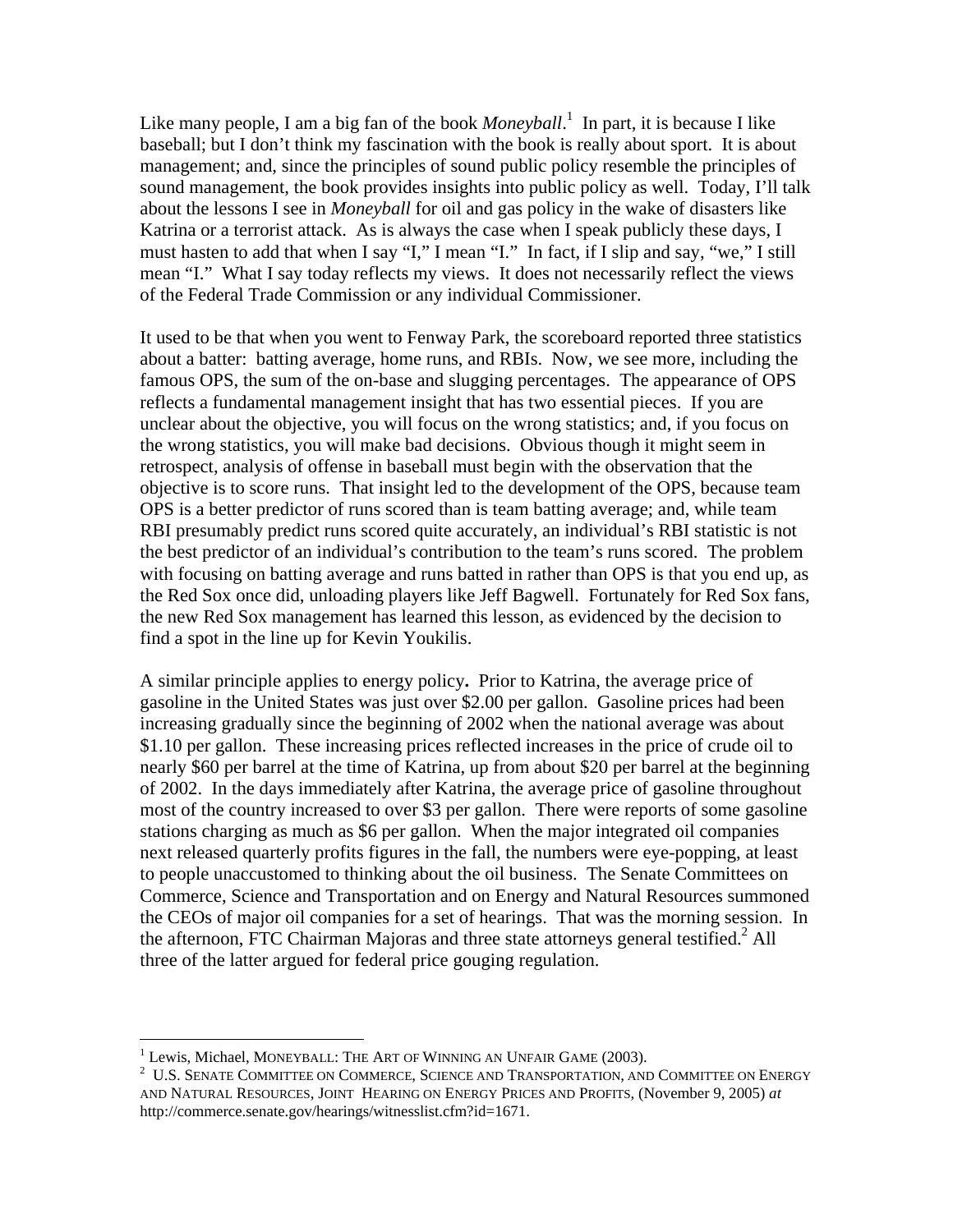Price gouging legislation would, in my view, be an example of a bad decision resulting from focusing on the wrong statistics. The wrong statistics to focus on are the price of gasoline and the profits of the oil companies. Of course, I am well aware of why people focus on the price. We see the price of gasoline every day when we drive past a gas station, and of course we feel the price of petroleum products every time we fill up our cars or pay our heating bills. For most of us in this room, the extra money spent on gasoline and heating does not prevent us from buying enough food to eat or other necessities. But make no mistake about it. Many of our fellow citizens are not so fortunate.

I have drawn the analogy between baseball and energy policy to try to make the talk a bit more interesting, but we should be clear that what is at stake is not a game. What we are talking about is how we deal with catastrophes. With Katrina, the catastrophe was a natural disaster. It would be naïve to think that natural catastrophes of similar or greater magnitudes are not possible in the future. And it would be naïve to think that the risk of catastrophe is limited to natural disasters. When catastrophe hits, nothing will make the situation good. But sound public policy, which is part of good catastrophe planning, will determine how bad the outcome will be.

To get the policy right, we have to focus on the right statistic. Like batting average and RBIs in baseball, prices are not irrelevant to the problem. But they should not be the focus. From the standpoint of energy policy, the problem created by Katrina was that it shut down 95% of the crude oil production in the Gulf Coast, 13% of the refining capacity in the United States, and major pipelines, particularly those bringing supplies from the Gulf Coast to the mid-Atlantic seaboard. When Rita hit the next month, the combined impact of the two storms was to knock out 25% of U.S. refining capacity. Given the reduction in the amount of gasoline available for consumption, additional supplies needed to be diverted to affected regions, actual consumption had to drop, or both. The statistic to focus on was not the price but, rather, the shortfall of supply relative to demand. Figuring out how best to eliminate that shortfall is the problem we need to confront.

One of the issues associated with price gouging legislation is how to define price gouging. Prior to the Senate hearings this winter, I thought there were only two possibilities. Gouging might be defined by reference to margin between price and some measure of cost. The other possible measure I had considered was some pre-defined percentage increase. A third definition came out at the Senate hearings. One attorney general suggested that price gouging be defined as charging an "unconscionable" price. Just down the road at Boston University, where I have taught for many years, we do not teach "unconscionable" as a well-defined economic term. There are of course other fine schools in the area. I know less about the details of what they teach, but I would be surprised if they teach their students an economic definition of "unconscionable." As far as I can tell, placing the term in a statute gives a district attorney or, in the case of a federal statute, a US attorney the right to go after whichever gas stations charge the highest prices.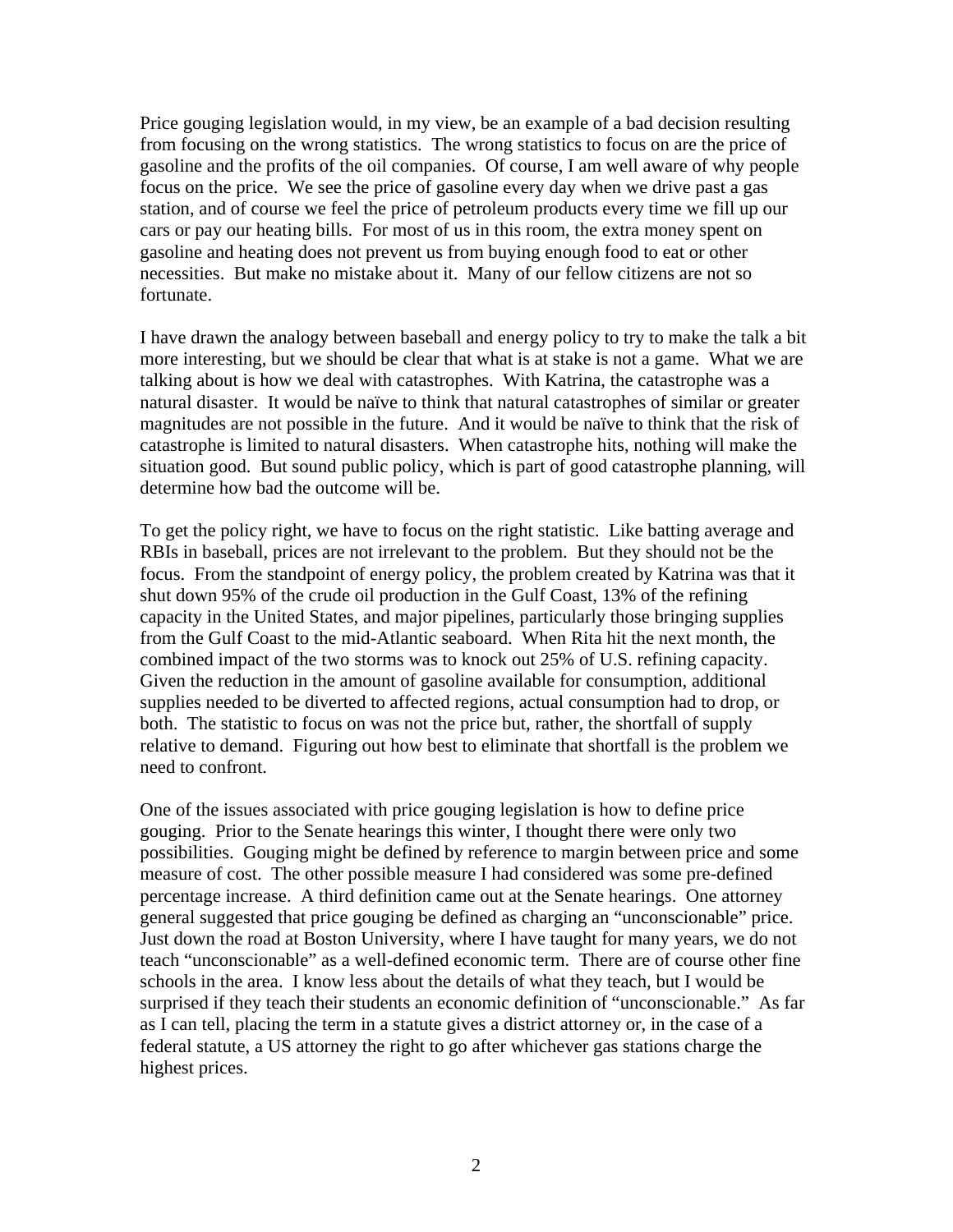No matter how price gouging is defined, it is a price cap. I have heard politicians say that they do not want to impose price caps, they just want to stop gouging. But what else would you call a law that a company violates by charging a price above the level defined as gouging and that it does not violate by charging a lower price? If the statistic you focus on is price and you think of price as being the central problem, then you might make the mistake of thinking that price caps are a good idea. Once you recognize that the problem is the shortfall in supply, you should see immediately that the focus on price is exactly the wrong approach.

Capping the price of gasoline during catastrophic events that would otherwise cause the price to rise will have two predictable consequences. First, when there is threat of a disaster, people will rush to the gas station to fill up. They might, if they think they have time, rush to Home Depot to buy a few containers to store gasoline in. Lines at gasoline stations will be long. Not only will these lines waste precious time, but the supplies will run out. Those who get to the gasoline station too late will find no gas available. Some of these people will be unable to evacuate. Others will try to try to get as far as they can and run out of gas on the road, possibly clogging escape routes, thus exacerbating the catastrophe.

This is not mere economic theorizing. Hoarding behavior is real. One might think that when a shortage looms, the governor of the state or perhaps the President should urge people not to stock up unnecessarily. That, in my view, is worse than naïve. When politicians say, "There is no reason to stock up," citizens hear, "There is every reason to stock up." When a big snow storm is about to hit in Boston, people rush to the stores for essential supplies. Reluctant to alienate customers, merchants do not raise the price of D batteries or ice melt, so they run out. Some people are unable to buy supplies they want. Snow storms like Boston got a few weeks ago and the shortages that occur during them are, in the scheme of things, minor annoyances. In a true catastrophe, the ill effects of hoarding could be increased by several orders of magnitude. By allowing the price of gasoline to rise, individuals have an incentive to buy just the gasoline they really need rather than to make sure to have a full tank in every car and a few gallons of inventory to boot. Of course, each individual choice to limit gasoline purchases is undetectable within the broader market. Magnify that choice over a substantial fraction of consumers in an area and the effect can make the difference between the maintenance of social order and chaos.

The other predictable consequence of price caps is to blunt the incentives to divert supplies from less affected to more affected areas. In 2003, for example, a pipeline outage between Phoenix and Tucson caused a shortage of gasoline supplies. As is described in the FTC's gas price factors report, the price in Phoenix increased;<sup>3</sup> and, in relatively short order, supplies previously intended for other parts of the region were diverted to Phoenix. Similarly, in the wake of Katrina, we know that gasoline supplies

 $^3$  Federal Trade Commission, Gasoline Price Changes: The Dynamic of Supply, Demand, and COMPETITION. (2005).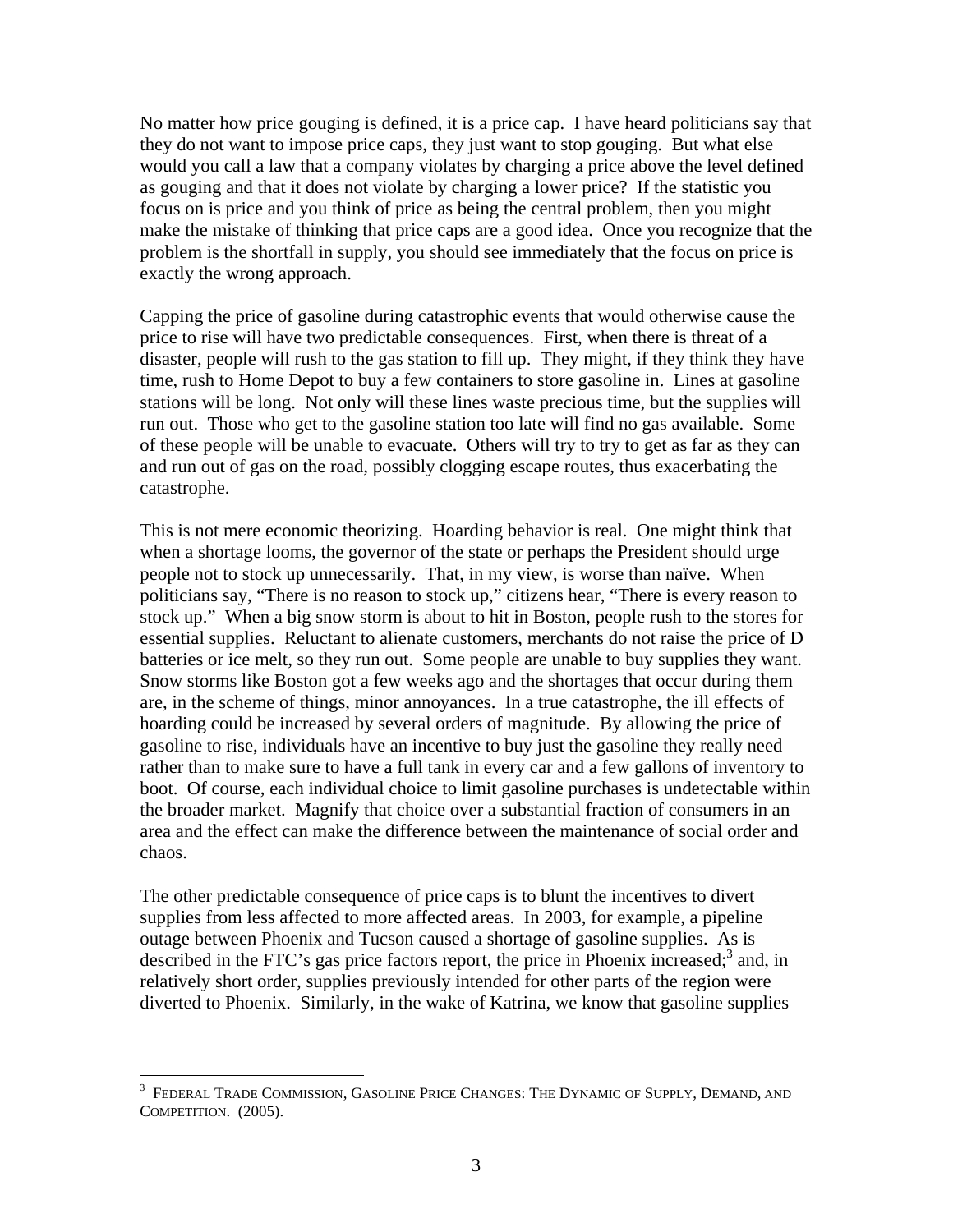were diverted to the US from Europe, Canada and South America.<sup>4</sup> The companies that did so did not act out of benevolence. The higher prices created a profit opportunity, and companies responded. When you focus on the right statistic – the difference between demand and supply – you ask the right questions about policy responses. Will price caps make it more likely or less likely that companies will divert needed supplies to areas hit by a catastrophe? And will price caps speed the restoration of normal life or slow it down?

What I have said so far about price gouging is straight out of econ 101. To me and I believe to all or virtually all the very talented people who work in the Bureau of Economics, the answers to these questions seem obvious. Apparently, though, they are not self-evident to everyone. Congress has mandated that the Federal Trade Commission study price gouging after Katrina. It has even required the Commission to spend \$1 million in the investigation. Pressure to pass federal price gouging regulation persists. Let me discuss, therefore, what I take to be the three most serious arguments against the proposition that sound public policy is to let the market work without interfering with the price mechanism.

Argument 1 is that prices might increase to levels where some people – indeed, the neediest among us – will not be able to afford the minimum they need to survive. They might not have the money to get enough gasoline to evacuate their families. In the longer run, they might not be able to afford enough heating oil to avoid freezing. As an analytical point, this argument can be completely correct. Indeed, it is straight out of econ 101. Freshmen students of economics learn that even when competitive markets are "efficient," the economic definition of "efficient" has a very precise meaning that falls short of what society as whole might deem optimal.<sup>5</sup> In particular, society might find unacceptable the distribution of income from an "efficient" market. Large price changes of necessities in the wake of a disaster can alter the distribution of real incomes away from the poorest members of society; and we might ideally like to make some correction. The practical problem is how to do that. For price increases caused by what are likely to be long run supply disruptions, one might consider rationing as has been done previously in war time. In theory, that can ameliorate the income distribution problems. It raises a host of practical problems. As a solution to allocating scarce gasoline supplies in the immediate aftermath of Katrina or other such unforeseen catastrophes, however, it is entirely impractical. Looking somewhat longer term at issues associated with home heating oil, some sort of additional heating oil assistance might well be appropriate.

Of course, any additional heating fuel subsidy for the poor must be financed; and there would pressure to levy an additional tax on the oil company profits to provide the needed funds. Such a tax would no doubt be labeled a "windfall profits tax," but the term

<sup>4</sup> U. S. Department of Energy, Energy Information Administration, U.S. Net Imports by Country, *at*  http://tonto.eia.doe.gov/dnav/pet/pet\_move\_impcus\_a2\_nus\_epm0f\_im0\_mbbl\_m.htm.

<sup>&</sup>lt;sup>5</sup> Given certain assumptions, competitive outcomes are "Pareto efficient," which means that it is impossible to reallocate resources to make one person better off without making someone else worse off. (The term refers to Vilfredo Pareto, a late-nineteenth, early-twentieth century Italian industrialist who made fundamental contributions to both economics and statistics.) A Pareto efficient outcome can entail a distribution of income that society finds undesirable.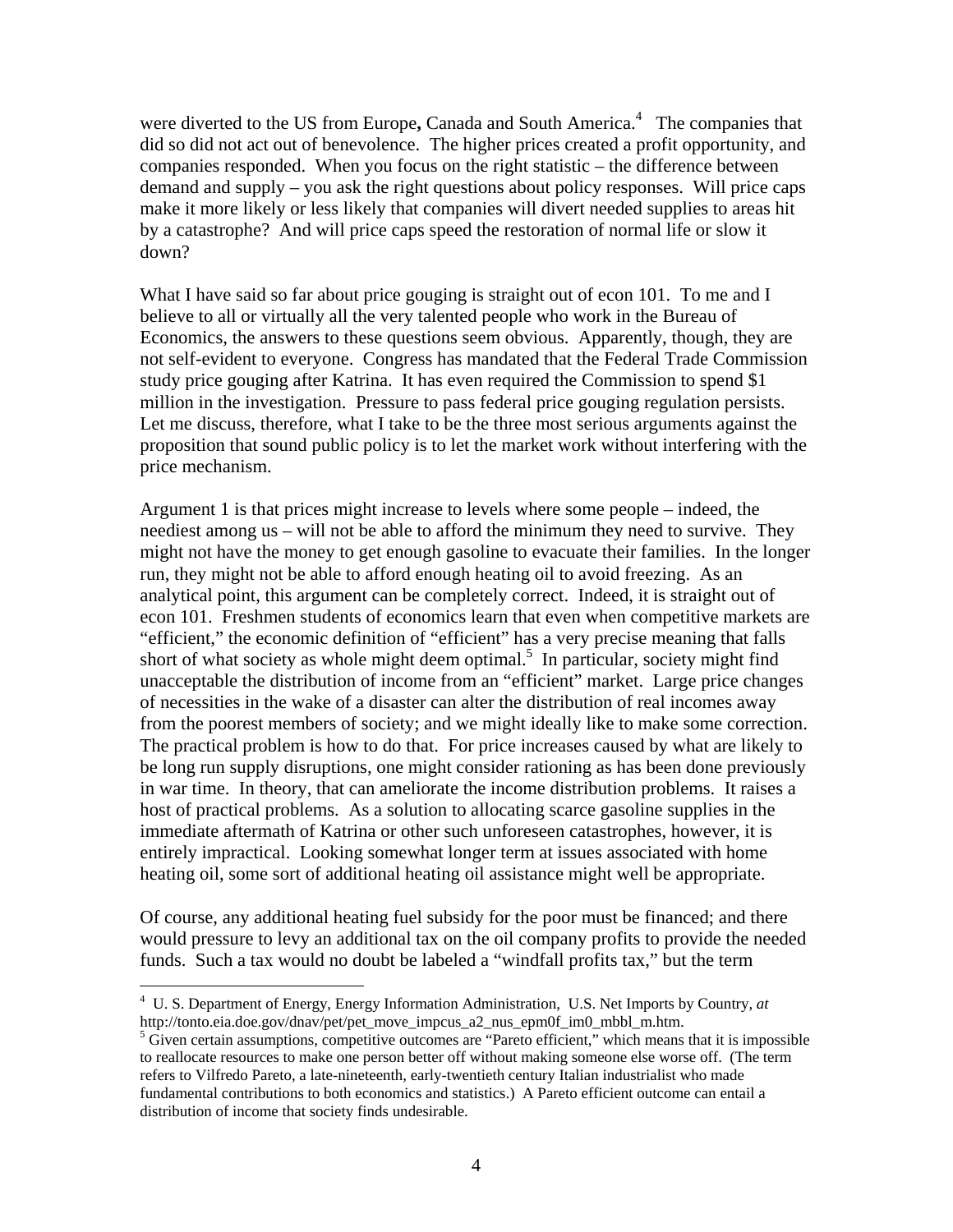"windfall" is a misnomer. Oil production requires large risky investments. Companies undertake these investments in the presence of substantial uncertainty about what price they will ultimately receive. The prospect that sometimes prices will be like the current \$60/barrel is what makes companies willing to take the risk that sometimes prices will be as low as \$10/barrel, as we saw in the late 1990's, and the \$20/barrel that we saw just a few years ago.<sup>6</sup> Placing an additional tax when prices are high will discourage domestic oil production.7 We have a corporate profits tax. Oil companies are paying taxes on the high profits due to the recent price increases. $8$  If we focus on the right statistic – the extent to which demand exceeds supply – a so-called windfall profits tax will restrict supply and thereby make the problem worse, not better.

Argument 2 is what I call the Potter Stewart theory of price gouging after Justice Stewart's famous observation that he could not define pornography, but he knew it when he saw it. The analog to price gouging is, I can't define it, but \$6/gallon after Katrina was price gouging. First of all, reports of \$6/gallon gasoline were very isolated. Proponents of this view would have us believe that were it not for state price gouging legislation, everyone would have charged \$6/gallon. In thinking about price gouging, it is useful to distinguish between what happened on average and the outliers. What happened on average was that prices went up to the \$3 to \$4 range depending on the area. Given our understanding of the supply disruption and past experience on the short run responsiveness of demand to changes in gasoline prices, that is about what we would have expected from a competitive outcome.<sup>9</sup> I simply do not see how we can label charging a competitive market price as gouging. What about the extremes? As we all know from driving about town, not all gas stations charge the same price. Still, it would appear that the variation we observed after Katrina was greater than normal. Could we use that to infer price gouging? In my view, we cannot. In catastrophes, areas that are

<sup>6</sup> BUREAU OF ECONOMICS, FEDERAL TRADE COMMISSION, THE PETROLEUM INDUSTRY : MERGERS, STRUCTURAL CHANGE, AND ANTITRUST ENFORCEMENT (2004) 63, 77 [hereinafter PETROLEUM MERGERS REPORT] at http://www.ftc.gov/os/2004/08/040813mergersinpetrolberpt.pdf.

 $7$  The Congressional Research Service estimated that the 1980 Windfall Profits Tax reduced domestic oil production by between 3 and 6 percent. CONGRESSIONAL RESEARCH SERVICE, THE WINDFALL PROFIT TAX ON CRUDE OIL: OVERVIEW OF THE ISSUES, Report No. 90-442 (1990.)

Press Release, Exxon Mobil Corporation Announces Estimated Fourth Quarter 2005 Results *available at* http://library.corporate-ir.net/library/11/115/115024/items/181178/xom\_013006news.pdf; Press Release, BP p.l.c. Group Results 4<sup>th</sup> Quarter and Full Year 2005, *at* 

http://www.bp.com/liveassets/bp\_internet/globalbp/STAGING/global\_assets/downloads/B/bp\_fourth\_quart er\_and\_full\_year\_2005\_results.pdf; Press Release, Chevron Reports Net Income of \$4.1 Billion in Fourth Quarter and \$14.1 Billion for Year, *at*

http://www.chevron.com/news/press/2006/docs/earnings\_27jan2006.pdf; and ConocoPhillips Earnings Report Fourth Quarter, *at* http://www.conocophillips.com/NR/rdonlyres/0934231C-1BAD-41D9-B16C-E024BAAA584A/0/4q05earningstablefinal.pdf.

<sup>&</sup>lt;sup>9</sup> Studies indicate that the short-run demand elasticity for gasoline is about -0.23 implying that it requires a 10% price increase to reduce quantity demanded by just 2.3 percent. Extrapolating from the small price changes underlying the elasticity estimate to apply this estimate to the situation following Katrina this fall which resulted in a 13% reduction in U.S. refining capacity, suggests that we would have expected prices to increase by about 57%. Since prices prior to Katrina averaged slightly more than \$2.00 per gallon, this implies that prices would have been expected to rise to about \$3.15 on average. Hilke A. Kayser, *Gasoline Demand and Car Choice: Estimating Gasoline Demand Using Household Information*, 22 ENERGY ECON. 331 (2000).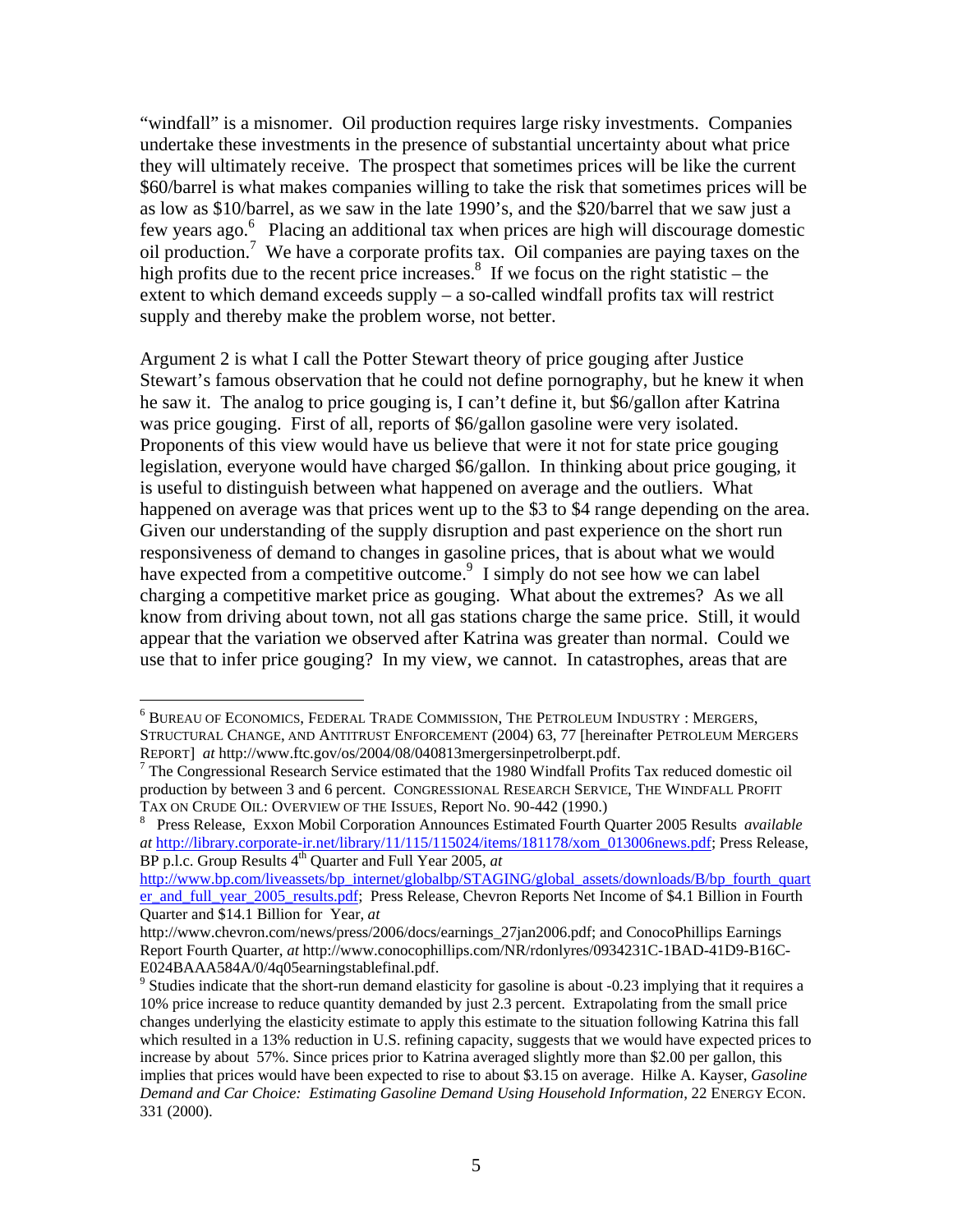normally linked in a common market can become isolated. When conditions prevent gas stations from replenishing new supplies, different gas stations will start out with different inventory levels and will need to charge different prices to avoid running out. Moreover, you have to make allowance for general uncertainty. In the wake of Katrina, no one really knew when new supplies would become available and what the long run impact would be. Each station owner had to make a judgment based on his or her best guess. The fact that the guesses varied so widely should reassure us that gas stations were not colluding. Finally, I suspect some gas stations deliberately chose to keep prices below market clearing levels to build good will. They might have risked running out, but they were willing to take that risk to develop and maintain a loyal customer base.

Argument 3 is what we have come to call "rockets and feathers," a term that describes the different time frames in which the prices of refined petroleum products reflect increases and decreases in the price of crude oil. Increases in crude oil prices cause the prices of gasoline and other refined products to increase almost immediately. Decreases in crude oil prices do cause the prices of refined products to drop, but the process takes longer. <sup>10</sup> This is not econ 101. It is a way in which textbook theory does not capture the full richness of real markets. Let me make three points about rockets and feathers. First, the "rockets and feathers" phenomenon was not unique to Katrina. It was documented before Katrina and it might not even be unique to petroleum markets.<sup>11</sup> Second, even if the rockets and feathers phenomenon is puzzling as a market response to cost shocks, it should not have been a surprise at all with respect to Katrina. The storm knocked out capacity virtually overnight, and that should have led to an immediate increase in oil and gas prices. The process of restoring capacity, which is what causes the prices to come back down, would naturally take more time. Third, even if we treat the phenomenon as an imperfection, it is not clear what to do about it. As I said, it appears to be a very general phenomenon. If there were reason to believe that it reflected collusion, then it could be an antitrust problem. While the phenomenon is not completely understood, I do believe it is a feature of price adjustments in competitive markets.

Having mentioned the possibility of collusion, let me be clear about what would, I am sure, engender a vigorous response from the Federal Trade Commission. As I mentioned, we are currently undertaking an investigation of the oil industry. Indeed, even before Katrina, Congress had mandated that we study the increase in oil prices and, in particular, whether there is any evidence that refining capacity has been manipulated to increase prices.<sup>12</sup> If that investigation uncovers evidence of attempts to collude to restrict output to increase prices – whether in the wake of Katrina or at some other time – that is, if the investigation uncovers evidence of antitrust violations, I have no doubt that the Commission will enforce the law.

<sup>10</sup> Severin Borenstein, A. Colin Cameron, and Richard Gilbert. *Do Gasoline Prices Respond Assymetrically to Crude Oil Price Changes?* 112 Q. J. ECON. 305 (1997). For a survey of the "rockets and feathers" literature see JOHN GEWEKE, ISSUES IN THE "ROCKETS AND FEATHERS GASOLINE PRICE LITERATURE (Report to Federal Trade Commission, Mar. 2004) *at*

http://www.ftc.gov/bc/gasconf/comments2/gewecke2.pdf<br><sup>11</sup> Sam Peltzman, *Prices Rise Faster Than They Fall*, 108 J POLITICAL ECON. 466 (2000).<br><sup>12</sup> Energy Policy Act of 2005, Pub . L. No. 109-58 § 1809, \_ Stat.\_ (2005).